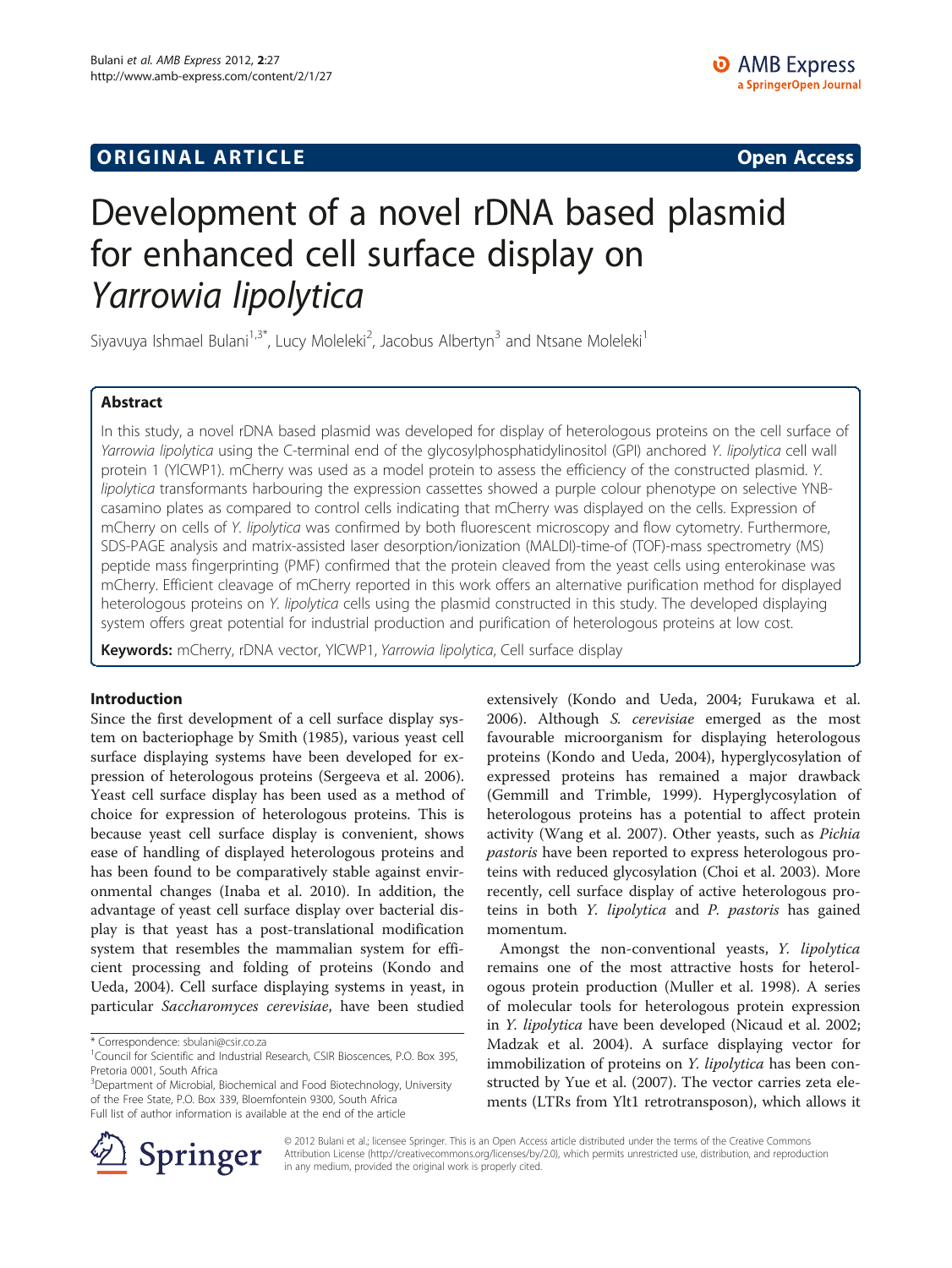<span id="page-1-0"></span>to integrate either by homology in Y. lipolytica strains carrying Ylt1, or by non-homologous integration into Ylt1-free strains (Nicaud et al. [1998](#page-6-0); Pignede et al. [2000a;](#page-7-0) Juretzek et al. [2001](#page-6-0)). The zeta based plasmid employs the C-terminal end of the YlCWP1 for cell surface display of proteins. A wide range of heterologous proteins have been successfully displayed on Y. lipolytica cell surface using the zeta-based displaying plasmid (Ni et al. [2009;](#page-6-0) Liu et al. [2009](#page-6-0), [2010;](#page-6-0) Yu et al. [2010](#page-7-0)). More recently, studies by Yuzbasheva et al. ([2011](#page-7-0)) reported five genes encoding YlCWP. All identified proteins were used successfully to display active Lip2 lipase on Y. lipolytica employing a zeta-based plasmid. The displaying plasmid of Yue et al. ([2007](#page-7-0)) has been used to carry FLO1 for cell surface display of an active mannanase on Y. lipolytica cells (Yang et al. [2009](#page-7-0)).

As an alternative approach, in this study a new vector for cell surface display on Y. lipolytica cells was developed. The construction of the displaying vector is based on the rDNA autocloning pKOV410. The vector integrates homologously into the yeast ribosomal cluster. The new plasmid employs the growth-phase dependent promoter, hp4d, for heterologous expression of proteins (Madzak et al. [2004](#page-6-0)), the pre-pro Lip2 secretion signal (Pignede et al. [2000a](#page-7-0), [b\)](#page-7-0) for directing secretion, the ura3d4 defective marker for multicopy integration (Le Dall et al. [1994](#page-6-0)) and the Lip2 terminator (Barth and Gaillardin, [1996\)](#page-6-0). In this study, we successfully constructed a novel rDNA based plasmid for enhanced cell surface display of heterologous proteins on Y. lipolytica using YlCWP1 as a membrane anchor. The ability of the new rDNA based plasmid to display heterologous proteins on Y. lipolytica cell surface was tested using the fluorescent protein mCherry as a reporter. We observed that yeast transformants displaying mCherry showed colour change on YNB-casamino selective plates and culturing medium. The displayed mCherry was confirmed by fluorescence microscopy and flow cytometry. In addition, mCherry was easily cleaved from the yeast cells and detected using SDS-PAGE.

## Material and methods

#### Strains and media

Escherichia coli XL10 Gold cells (Stratagene) were used for cloning and plasmid propagation. E. coli transformants were grown in 5.0 ml Luria-Bertani (LB) broth or agar plates at 37°C overnight (Sambrook et al. [1989](#page-7-0)). When necessary, 30 μg/ml of kanamycin or 50 μg/ml of ampicillin was added. Yarrowia lipolytica Po1f strain (MatA, leu2-270, ura3-302, xpr2-322, axp1-2; Madzak et al. [2000\)](#page-6-0) was used as host for cell surface display. In addition, Y. lipolytica Po1f strain genomic DNA was used for amplification of the C-terminal end of the gene encoding glycosylphosphatidylinositol anchored cell wall

protein (GPI-CWP1). Yeast transformants were selected on YNB- casamino acid plates (0.17% YNB without amino acids and ammonium sulfate, 1% glucose, 0.1% casamino acids, 0.1% sodium glutamate and 1.5% agar). For expression of immobilised proteins on Y. lipolytica cell wall, the yeast was grown in 100 ml YPD (1% yeast extract, 2% bacto-peptone and 2% glucose). For solid media, 1.5% agar was added.

### Plasmids

The plasmid pKOV410 (Figure 1), an rDNA based multicopy vector was constructed at the Department of Microbial, Biochemical and Food Biotechnology, University



glycosylphosphatidylinositol (GPI) anchor. The plasmid map was constructed using Geneious v5.5 (Drummond et al. [2011\)](#page-6-0).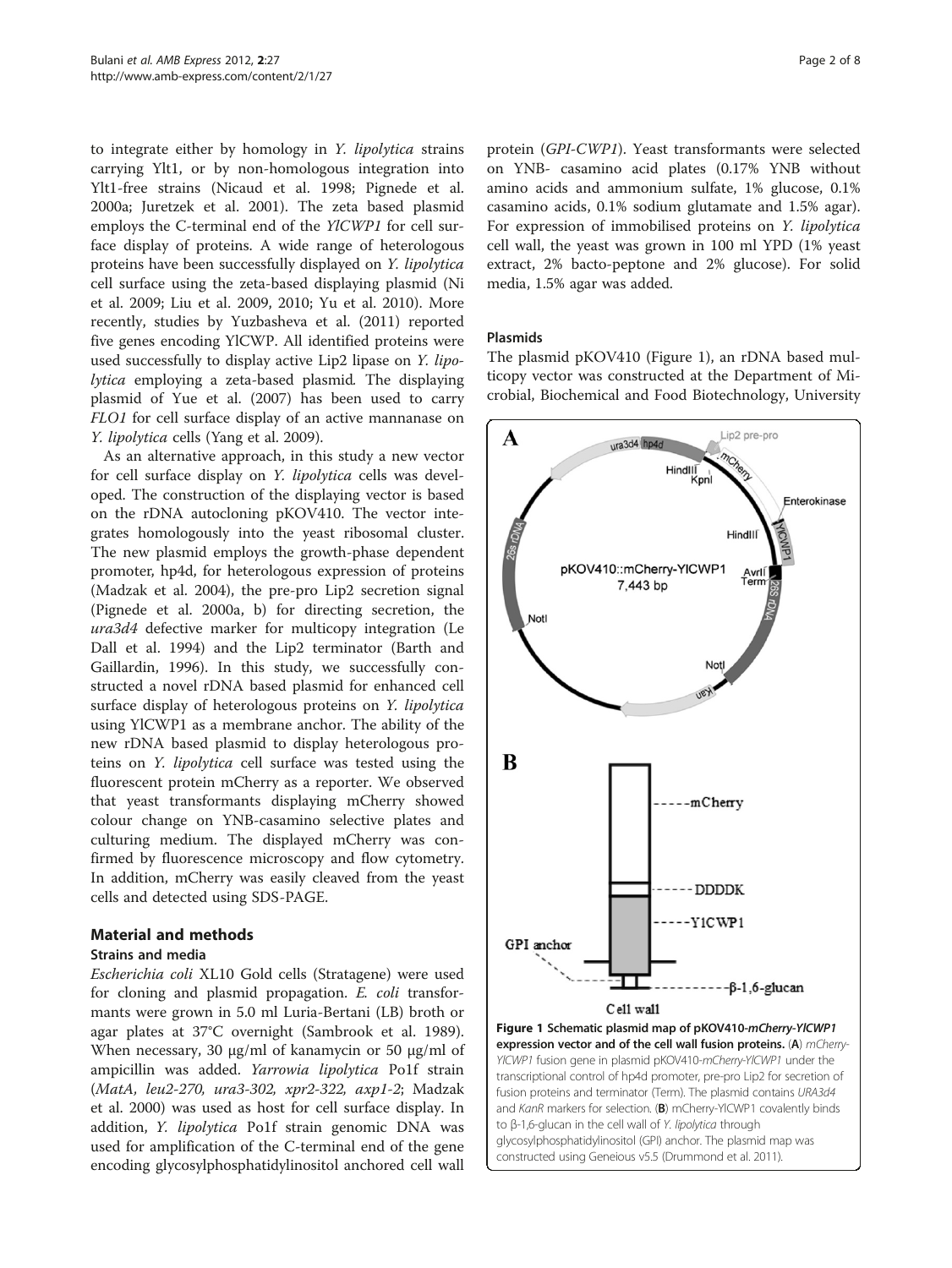of Free State, South Africa. Plasmid pRSET-B harbouring the gene encoding mCherry was kindly supplied by Dr. Lucy Moleleki of the Department of Microbiology and Plant Pathology, University of Pretoria, South Africa. All sub-clonings of PCR products were done using  $pGEM^{\circledast}$ -T Easy vector (Promega, Madison, USA).

#### PCR amplification

Thermocycling reactions were carried out using MJ Mini Personal Thermal Cycler (BIO-RAD). PCR amplifications were performed using Taq polymerase (Fermentas). A PCR reaction mixture was prepared containing 1/10 volume reaction buffer with magnesium chloride, 10 mM dNTPs, 1.0 μM each of primer, 0.625 U Taq polymerase, 5 μg of DNA and topped up to a total volume of 50 μl with distilled water. The thermal cycling conditions included an initial denaturation at 98°C for 30 sec, followed by 30 cycles of denaturation at 98°C for 10 sec, annealing at 55°C for 20 sec and extension at 72°C for 1 min, with a final extension step of 75°C for 5 min and held at 4°C.

### DNA extraction, purification, restriction digestion and transformation

Yeast total genomic DNA from Y. lipolytica was extracted as described by Sambrook et al. ([1989](#page-7-0)). Plasmids from *E. coli* transformants were isolated using Plasmid Isolation Kit (BioFlux) according to the manufacturer's instructions. PCR products were gel purified using Gel Extraction Kit (BioFlux) according to the manufacturer's instructions. Bacterial transformants were plated out onto LB agar plates containing 30 μg/ml of kanamycin or 50 μg/ml of ampicillin. Yarrowia lipolytica transformation was performed as described by Xuan et al. [\(1988](#page-7-0)).

### Construction of recombinant vector for surface display of mCherry

Primers for amplification of YlCWP1 C-terminal end were designed based on the sequence of the gene (Gene-Bank Accession number: AY084077). The YlCWP1 gene was amplified from the genomic DNA of *Y. lipolytica* Po1f strain using the forward primer Cwp1\_F (5'-GGTACCATT-AAGCTTATGGGCAACGGTTACGCCGT-3'; underlined and bold bases indicate a KpnI and HindIII sites respectively) and the reverse primer Cwp1\_R (5'-GGGCCTAGG CAATTAAGCTGTAATGAGGAG-3'; underlined bases indicate an AvrII site). PCR amplification was done as described above. PCR products (369 bp) were separated by agarose gel electrophoresis and recovered using a Gel Extraction Kit (BioFlux). Purified PCR products were subcloned into  $pGEM^{\omega}$ -T Easy vector (Promega, USA) following the manufacturer's instructions and transformed into E. coli XL10 Gold. Recombinant vectors

harbouring PCR products were extracted from *E. coli* transformants and purified using a Plasmid Isolation Kit (BioFlux).

To construct a recombinant cell surface displaying vector containing mcherry, the primers for amplification of the gene encoding mCherry were designed according to the sequence of the gene (GeneBank Accession number: HM771696) and published work by Lagendijk et al. ([2010](#page-6-0)) with primers mC-F (5'-AAAGGTACCGGAATGG TGAGCAAGGGCGAG-3'; underlined bases indicate a KpnI site) and mC-R: (5'-TTTAAGCTTTACCTTGTCGT CGTCGTCATCGATTTTCTTGTACAGCTCGTCCAT-3'; underlined bases indicate a HindIII site, bold bases encode enterokinase cleavage sequence and italic bases indicate a ClaI site). PCR amplification was performed as described above. The plasmid pRSET-B was used as a template for amplification of mcherry. PCR products (756 bp) were digested with KpnI and HindIII and ligated into pGem-YlCWP1 digested with the same enzymes. The ligation reaction mixture was transformed into E. coli XL10 Gold. Recombinant vectors harbouring fusion genes were extracted from E. coli transformants and purified as described above. The resulting plasmid harbouring *mcherry* was named pGem-cherry-YlCWP1. The plasmid was subsequently digested with KpnI and AvrII and digests ligated into pKOV410 digested with the same enzymes and transformed into E. coli XL10 Gold. Generated plasmid harbouring the fusion gene mcherry-YlCWP1 was named pKOV410-mcherry-YlCWP1 (Figure [1\)](#page-1-0).

#### Yeast transformation

Recombinant plasmids pKOV410-mcherry-YlCWP1 and pKOV410-YlCWP1 were digested with NotI and the expression cassettes separated by agarose gel electrophoresis. Bands of interest were recovered using a Gel Extraction Kit (BioFlux) and transformed into Y. lipolytica Po1f by lithium acetate method (Xuan et al. [1988](#page-7-0)). Transformants were selected on YNB-casamino plates and isolated after 1 to 3 weeks of incubation at 28°C. Genomic DNA was extracted using the method of Chen et al. ([1997\)](#page-6-0) and used as a template to confirm integration of the expression cassettes into the yeast genome as described previously. The primer pair mC-F and Cwp1\_R was used to amplify mcherry-YlCWP1 fusion gene (data not shown) to check the integration of the fusion gene in yeast genome. The yeast transformants carrying pKOV410-mcherry-YlCWP1 expression cassettes were denoted as Yl-mch1 and those carrying pKOV410- YlCWP1 were denoted as Yl-p410.

#### Culture conditions

Yeast transformants, Yl-mch1 and Yl-p410 were inoculated into 25 ml of YPD medium and incubated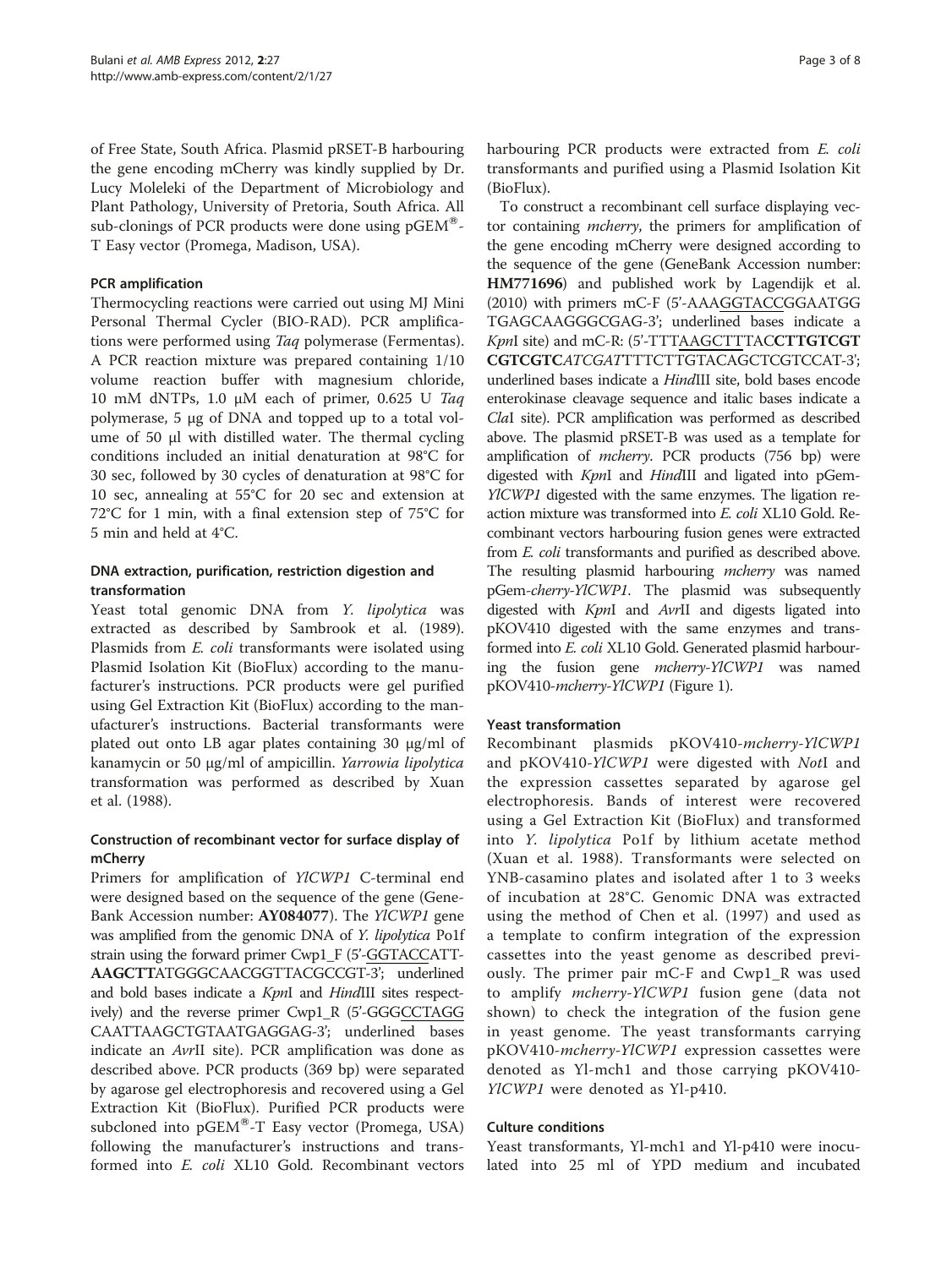<span id="page-3-0"></span>overnight at 28°C with shaking at 200 rpm. When the culture reached an optical density at 600 nm  $OD_{600}$  of 2–3, cells were re-suspended to an  $OD_{600}$  of 1.0 in 100 ml YPD and incubated at 28°C with shaking at 200 rpm from 96 hours. Cultures were grown in shake flasks under aerobic conditions.

#### Analysis using fluorescence microscopy and flow cytometry

For detection of mCherry displayed on the cell wall of Y. lipolytica using YlCWP1, yeast cells in the culture medium were collected and washed three times by centrifugation at 16000 x  $g$  for 2 min at 4°C using phosphate-buffered saline (PBS pH 7.4). Yeast cells were visualised under fluorescence microscope (Olympus) at 492 nm and photographed. Following fluorescence detection, cells were analysed using flow cytometer (FACS Calibur, Becton Dickinson). A total of 30 000 yeast cells were analysed for each sample and the data analysed using FlowJo.

### Cleavage and identification of the displayed mCherry

Cells (1 ml) of Yl-mch1 and Yl-p410 cultivated for 96 h were harvested and washed three times by centrifugation at 16000 x g for 2 min with enterokinase buffer (20 mM Tris–HCl pH 8.0, 2 mM CaCl<sub>2</sub>, 50 mM NaCl<sub>2</sub>). Washed cells were resuspended into 1 ml of enterokinase buffer and 4 ng/ml of enterokinase (New England Biolabs, USA) was added to the cell suspension. The mixture was incubated at 16°C for 24 hours and 200 μl of the supernatant precipitated with acetone. Sodium dodecyl sulphate polyacrylamide gel electrophoresis (SDS-PAGE) was performed in a 12% polyacrylamide gel under denaturing conditions (Laemmli [1970\)](#page-6-0).

Protein band at approximately 25 kDa on SDS gel was excised and cut into small chips. The sample was treated as described by Webster and Oxley [\(2005](#page-7-0)) and digested overnight with porcine trypsin (Promega, Madison, USA). MALDI-TOF-MS was performed using a  $QSTAR^{\otimes}$  Elite mass spectrometer (Applied Biosystems Inc., Ontario, Canada). The generated PMF data was searched against SWISS-PROT/TrEMBL release 35, using Protein Probe (Micromass), or against a nonredundant database maintained by the National Center for Biotechnology Information (NCBI) using the Mascot (Matrix Science Inc., Boston, MA, USA) search engine (Helsens et al. [2007\)](#page-6-0).

## Results

## Immobilization of mCherry protein on Y. Lipolytica

To evaluate the rDNA based vector using YlCWP1 GPIanchored protein for cell surface display on Y. lipolytica cell wall, a multi-copy plasmid for the display of mCherry as a model protein was constructed (pKOV410-mcherryYlCWP1, Figure [1a](#page-1-0)). For displaying mCherry on the cell surface of *Y. lipolytica*, its encoding sequence containing an enterokinase cleavage site at its C-terminal was fused to the N-terminal of the YlCWP1 encoding sequence. The mcherry and YlCWP1 fusion gene was linked by an enterokinase cleavage site (DDDDK) which is essential for cleavage of mCherry protein from the yeast cell surface after expression. The fusion gene was inserted into the multi-cloning site of the multi-copy plasmid, pKOV410, downstream of the pre-pro Lip2 secretion signal under the control of hp4d promoter. The expression cassettes were transformed into Y. lipolytica Po1f using the method of Xuan et al. [\(1988\)](#page-7-0). Y. lipolytica transformants carrying mCherry were confirmed by PCR (data not shown). Ylmch1 transformants growing on YNB-casamino selective plates showed a purple colour (Figure 2A) compared to Yl-p410 control transformants (Figure 2B). The change in colour of Yl-mch1 transformants indicated that mCherry was displayed on the *Y. lipolytica* cells. Yl-mch1 transformed cells exhibited reddish colour even when grown in YPD liquid medium (Figure 2C) in comparison to the control cells (Figure 2D).

Successful display of mCherry on the cell surface of cultivated Y. lipolytica transformants was also confirmed



Figure 2 Effect of displayed mCherry on the Y. lipolytica transformants and culture media. (A) Photograph of cells carrying mCherry-YlCWP1, the cells showed a pinkish-reddish colour. (B) Photograph of the control cells carrying YlCWP1, cells did not show any colour change. (C) Photograph of shake flask culture media containing Y. lipolytica displaying mCherry proteins, the culture medium showed a change in colour during the cultivation period which was a result of the displayed mCherry. (D) Photograph of the shake flask culture media containing Y. lipolytica control cells, culture media did not show any change in colour during the cultivation period.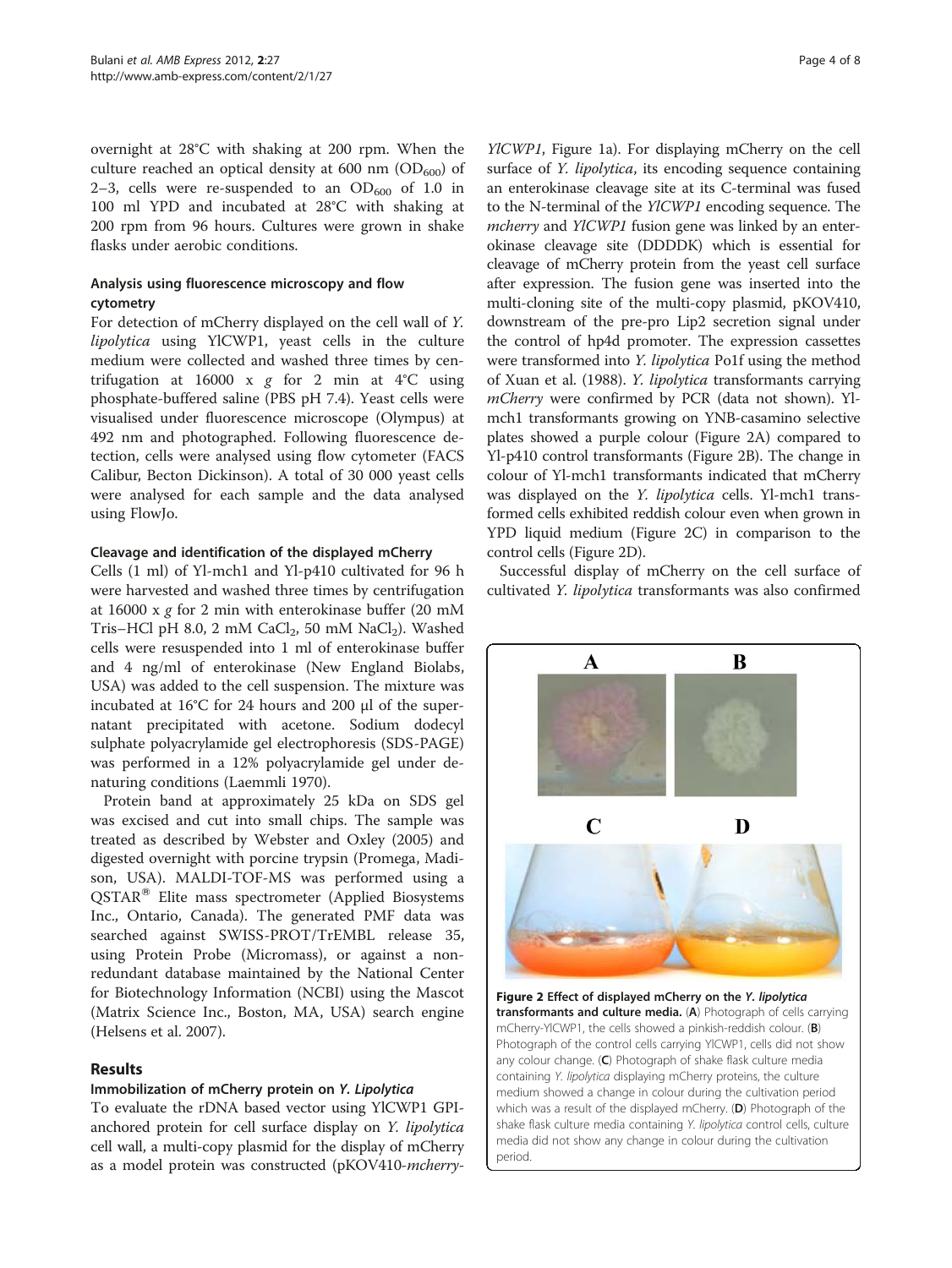<span id="page-4-0"></span>by fluorescent microscopy. Yl-p410 cells were used as control. Fluorescence results in Figure 3 showed a strong fluorescence indicating that Yl-mch1 cells successfully displayed mCherry (Figure 3B), whereas no fluorescence was observed on the control cells (Figure 3D). Quantitative expression of mCherry on Yl-mch1 cells was analysed using flow cytometry (Figure 3E). About 75% of Yl-mch1 cells expressed mCherry on their surface. These results strongly suggest that mCherry was successfully expressed on the cell surface of Y. lipolytica.

#### Cleavage of mCherry displayed on Y. Lipolytica cells

In order to obtain free mCherry, Yl-mch1 cells were treated with enterokinase. An approximately 25 kDa protein was detected on SDS-PAGE (Figure 4). To ascertain that the observed protein band on the SDS-PAGE was mCherry, the band was subjected to MALTI-TOF-MS peptide mass fingerprinting. The generated data was analysed using Mascot BLAST and NCBI. BLAST searches of the 23 identified peptide mass fingerprints



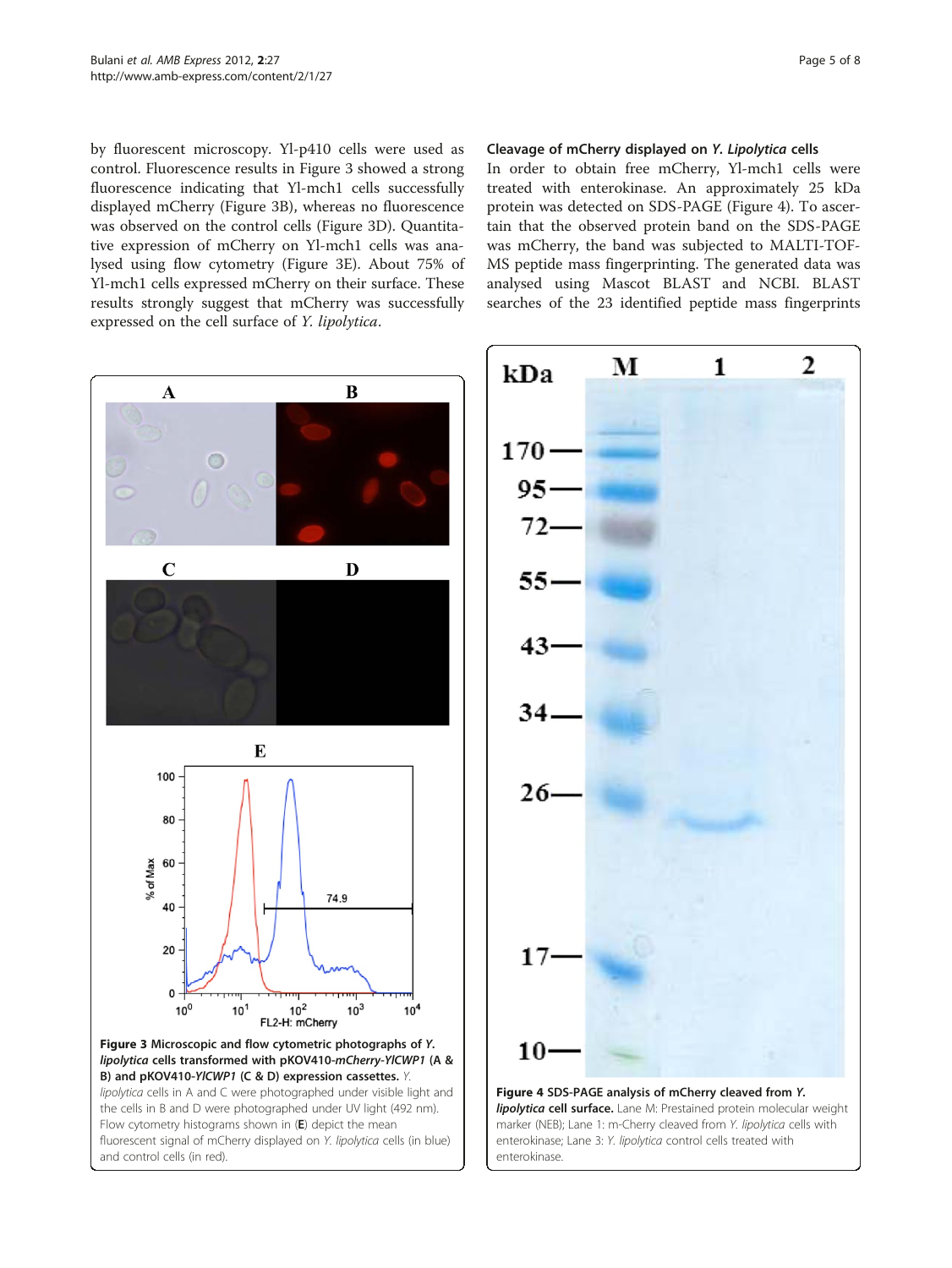gave 95% match to a synthetic monomeric red fluorescent protein (Gen Bank Accession number: AAV52164). These results indicate that mCherry was successfully displayed on Y. lipolytica cells. Additionally, the displayed mCherry could be removed from the cell surface by treatment with enterokinase.

## **Discussion**

Cell surface display has shown great potential for various applications, such as whole-cell biocatalysis and combinatorial library construction (Furukawa et al. [2006\)](#page-6-0). Its application in *Y. lipolytica*, which has been reported to secrete a wide range of proteins (Beckerich et al. [1998](#page-6-0)), could be essential for immobilization of active heterologous proteins. In this study, we constructed a novel rDNA based plasmid for surface display of heterologous proteins on Y. lipolytica. The plasmid of Yue et al. ([2007](#page-7-0)) and Yang et al. ([2009](#page-7-0)) employ ura3d1 and LEU2 selection markers for single copy integration into the zeta targeting sequence and the pBR322 docking platform, respectively (Madzak et al. [2000;](#page-6-0) Nicaud et al. [2002](#page-7-0)). In addition, vectors carrying both a zeta sequence and ura3d4 are integrated into Y. lipolytica genome with low transformation frequencies (Juretzek et al. [2001](#page-6-0)). The plasmid developed in this study uses ura3d4 allele for homologous multiple integration into the rDNA cluster (Juretzek et al. [2001\)](#page-6-0). Similar to the zeta-based plasmid constructed by Yue et al. ([2007\)](#page-7-0) for cell surface display of heterologous proteins on Y. lipolytica, the constructed rDNA based displaying plasmid in this study uses a strong recombinant growth phase dependent hp4d promoter (Madzak et al. [2004\)](#page-6-0). The hp4d promoter has traits optimal for heterologous protein expression as it operates almost unaffected by environmental conditions such as pH, carbon and nitrogen sources and presence of peptones (Madzak et al. [1995](#page-6-0), [2000](#page-6-0)). In addition, the expression cassette used to transform Y. lipolytica is devoid of a bacterial moiety including antibiotic resistance genes as a result retaining its GRAS (generally regarded as safe) status (Nicaud et al. [1998](#page-6-0); Pignede et al. [2000a\)](#page-7-0). As a result of these characteristics, the plasmid pKOV410 was used to construct a novel plasmid for enhanced cell surface display on Y. *lipolytica* using the GPI-anchored *YICWP1*. The efficiency of the displaying plasmid for enhanced display of heterologous proteins was demonstrated using mCherry as a model protein. When Y. lipolytica was transformed with the expression cassettes, purple transformants were observed on the YNB-casamino selective plates compared to the *Y. lipolytica* negative control transformants (Figure [2](#page-3-0)). This colour change on the transformants served as a quick visual indication that mCherry was displayed on the yeast cell surface. The purple colour was observed on cells grown on both solid agar plates and

liquid YPD medium, respectively (Figure [2A](#page-3-0) & C). Similar results were first reported by Keppler-Ross et al. ([2008\)](#page-6-0) in S. cerevisiae overexpressing codon optimised enhanced monomeric red fluorescent protein (EmRFP). In addition, Gerami-Nejad et al. ([2009\)](#page-6-0) constructed a synthetic codon optimised monomeric red fluorescent protein from Discosoma sp. (DsRed) that produced transformants detectable at colony level based on colour. Recent studies by Wu et al. ([2011](#page-7-0)) demonstrated a change in colour of E. coli cells displaying enhanced green fluorescent protein (EGFP) after induction with IPTG. However, the fluorescence was insufficient to change the colour of the growth medium to green. Studies by Kuroda et al. ([2009](#page-6-0)) did not report transformants colour changes when the DsRed-monomer was displayed on S. cerevisiae cell surface. To our knowledge, the purple colour change observation in the Yl-mch1 engineered in this study constitutes the first report of such an effect of displayed mCherry on both solid and liquid medium.

Yl-mch1 cells exhibited red fluorescence under fluorescent microscopy, but no red fluorescence was observed on the control cells (Figure [3](#page-4-0)). The fluorescent protein, mCherry, emits in the red wavelengths of the visible spectrum (Castro-Longoria et al. [2010](#page-6-0)). Previous studies using the GPI-anchored YlCWP1 have reported successful display of heterologous proteins on Y. lipolytica cell surface (Yue et al. [2007;](#page-7-0) Ni et al. [2009](#page-6-0); Liu et al. [2009](#page-6-0), [2010;](#page-6-0) Yu et al. [2010](#page-7-0)). The expression level of displayed mCherry on Y. lipolytica cell wall was evaluated using flow cytometry (Figure [3E\)](#page-4-0). The results indicate that approximately 75% of Yl-mch1 cells displayed mCherry. Following treatment of the cells with enterokinase, free mCherry was detected on SDS-PAGE (Figure [4](#page-4-0)) and confirmed by MALDI-TOF-MS peptide mass fingerprinting. Most studies have been unable to report detection of free heterologous protein on SDS-PAGE after cleavage of the displayed proteins on cells. Previous studies have relied on western blot analysis for detection of cleaved proteins (Wang et al. [2007, 2008](#page-7-0); Jiang et al. [2007\)](#page-6-0). Because of enhanced expression of mCherry on the cell surface of *Y. lipolytica*, high levels of mCherry were observed on the yeast cells after cleavage with enterokinase as indicated by the purple colour phenotype. This incomplete cleavage of mCherry from the cell surface is probably due to inefficient proteolysis and could require optimization for complete cleavage. Accessibility of displayed heterologous proteins on yeast cells for cleavage has been investigated by Kuroda et al. ([2009\)](#page-6-0) using DsRed-monomer as a model on S. cerevisiae cells. More recently, Wu et al. ([2011](#page-7-0)) reported detection of free recombinant EGFP on SDS-PAGE. Unlike the studies by Wu et al. ([2011\)](#page-7-0) which purified EGFP using the histidine tag, the mCherry in this study did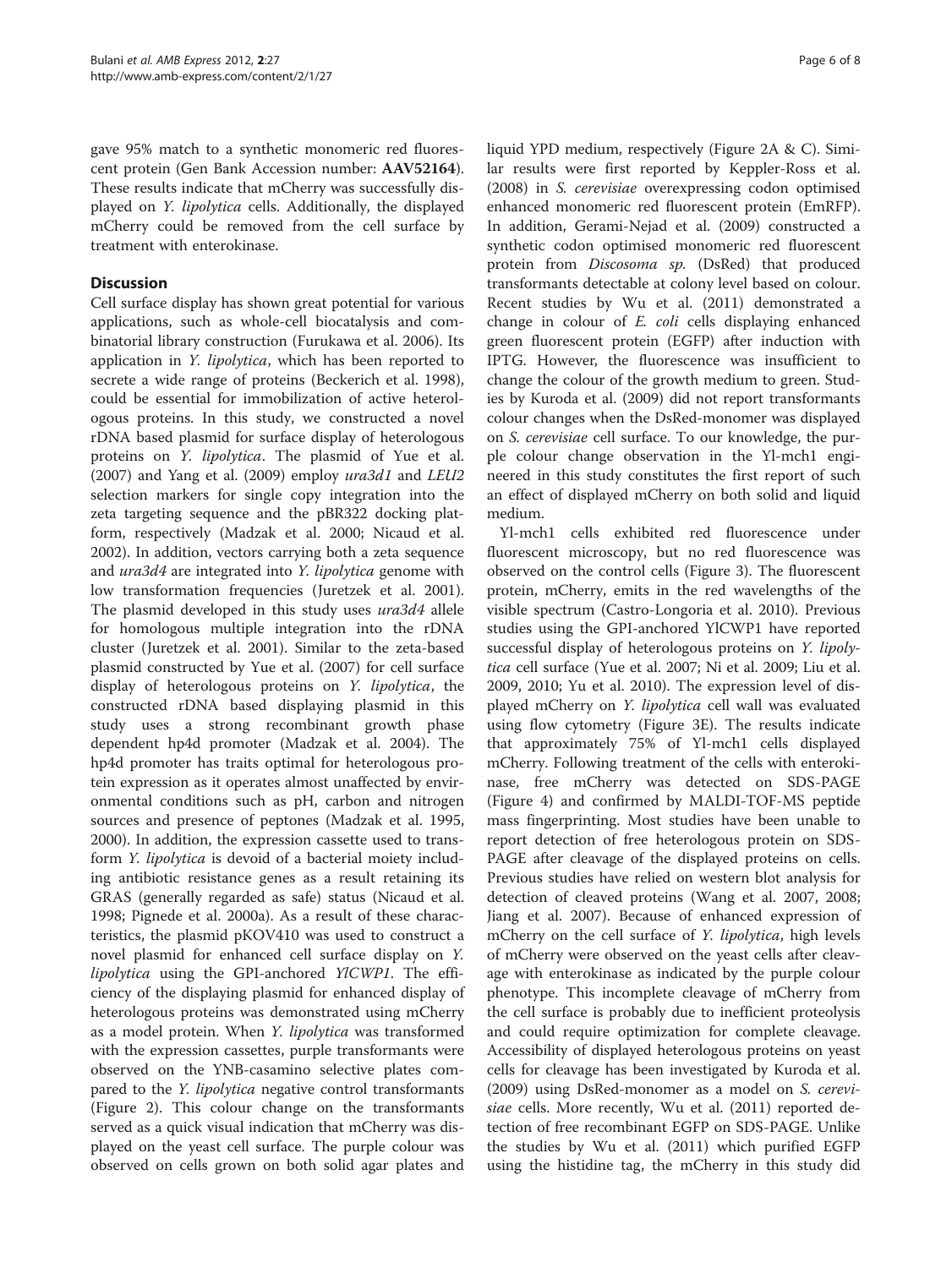<span id="page-6-0"></span>not require any purification as it was cleaved as a single dominant protein.

In this study, we have developed a method for high level expression of mCherry on Y. lipolytica cell surface using an rDNA based cell surface displaying plasmid. As a result of colour development and visual detection of the transformed colonies, the rDNA based plasmid together with mCherry could be used for visual screening in identifying new cell wall proteins in Y. lipolytica. This method will be similar to that used for selection of white and blue bacterial colonies associated with the disruption of lacZ-encoded β-galactosidase and those reported by Keppler-Ross et al. (2008) and Gerami-Nejad et al. (2009). The constructed plasmid offers an alternative approach for the purification of heterologous proteins displayed on Y. lipolytica cell wall. Displayed proteins can be cleaved with enterokinase to obtain pure proteins without the need to purify using chromatographic methods. The developed system is highly efficient for downstream processing of displayed heterologous proteins. Cell surface display has great potential for various applications such as whole-cell biocatalysis and combinatorial library construction (Furukawa et al. 2006). Application of cell surface display on Y. lipolytica could be essential for immobilization and purification of displayed heterologous proteins at lower costs. The developed displaying system offers great potential for industrial expression and purification of heterologous proteins.

#### Competing interests

The authors declare that they have no competing interests.

#### Acknowledgements

The authors would like to thank Dr. Sharon Shalekoff of the National Institute for Communicable Diseases (NICD), Aids Virus Research Unit, Johannesburg South Africa, for her technical assistance in flow cytometry. The research was financially supported by CSIR. S.I. Bulani was financially supported with a bursary from CSIR Biosciences.

#### Author details

<sup>1</sup> Council for Scientific and Industrial Research, CSIR Bioscences, P.O. Box 395, Pretoria 0001, South Africa. <sup>2</sup>Department of Microbiology and Plant Pathology, University of Pretoria, Pretoria 0001, South Africa. <sup>3</sup>Department of Microbial, Biochemical and Food Biotechnology, University of the Free State, P.O. Box 339, Bloemfontein 9300, South Africa.

#### Received: 20 March 2012 Accepted: 1 May 2012 Published: 20 May 2012

#### References

- Barth G, Gaillardin C (1996) Nonconventional Yeasts in Biotechnology. In: Wolf K (ed) Yarrowia lipolytica. a Handbook, Springer-Verlag, Heidelberg
- Beckerich J-M, Boisramé-Baudevin A, Gaillardin C (1998) Yarrowia lipolytica: a model organism for protein secretion studies. Int Microbiol 1:123–130
- Castro-Longoria E, Ferry M, Bartnicki-Garcia S, Hasty J, Brody S (2010) Circadian rhythms in Neurospora crassa: Dynamics of the clock component frequency visualizes using afluorescent reporter. Fungal Genet Biol 47:332–341
- Chen DC, Beckerich JM, Gaillardin C (1997) One-step transformation of the dimorphic yeast Yarrowia lipolytica. Appl Microbiol Biotechnol 48:232–235 Choi BK, Bobrowicz P, Davidson RC, Hamilton SR, Kung DH, Li H, Miele RG, Nett
- JH, Wildt S, Gerngross TU (2003) Use of combinatorial genetic libraries to

humanize N-linked glycosylation in the yeast Pichia pastoris. Proc Natl Acad Sci 100:5022–5027

- Drummond AJ, Ashton B, Buxton S, Cheung M, Cooper A, Duran C, Field M, Heled J, Kearse M, Markowitz S, Moir R, Stones-Havas S, Sturrock S, Thierer T, Wilson A (2011) Geneious v5.4. Available from<http://www.geneious.com/> ( 5 May 2011, date last accessed)
- Furukawa H, Tanino T, Fukudu H, Kondo A (2006) Development of novel yeast cell surface display system for homo-oligomeric protein by coexpression of native and anchored subunits. Biotechnol Prog 22:994–997
- Gemmill TR, Trimble RB (1999) Overview of N- and O-linked oligosaccharide structures found in various yeast species. Biochim Biophys Acta 1426:227– 237
- Gerami-Nejad M, Dulmage K, Berman J (2009) Additional cassettes for epitope and fluorescent fusion proteins in Candida albicans. Yeast 26:399–406
- Helsens K, Martens L, Vandekerckhove J, Gevaert K (2007) MascotDatfile: an opensource library to fully parse and analyse MASCOT MS/MS search results. Proteomics 7:364–366
- Inaba C, Higuchi S, Morisaka H, Kuroda K, Ueda M (2010) Synthesis of functional dipeptide carnosine from nonprotected amino acids using carnosinasedisplaying. Appl Microbiol Biotechnol 86:2895–1902
- Jiang Z-B, Song H-T, Gupta N, Ma L-X, Wu Z-B (2007) Cell surface display of functionally active lipases from Yarrowia lipolytica in Pichia pastoris. Protein Expr Purif 56:35–39
- Juretzek T, Le Dall M, Mauersberger S, Gaillardin C, Barth G, Nicaud JM (2001) Vectors for gene expression and amplification in yeast Yarrowia lipolytica. Yeast 18:97–113
- Keppler-Ross S, Noffz C, Dean N (2008) A new purple fluorescent color marker for genetic studies in Saccharomyces cerevisiae and Candida albicans. Genet 179:705–710
- Kondo A, Ueda M (2004) Yeast cell-surface display: application of molecular display. Appl Microbiol Biotechnol 64:28–40
- Kuroda K, Matsui K, Higuchi S, Kotaka A, Sahara H, Hata Y, Ueda M (2009) Enhancement of display efficiency in yeast display system by vector engineering and gene disruption. Appl Microbiol Biotechnol 82:713–719
- Laemmli UK (1970) Cleavage of structural proteins during assembly of head of bacteriophage-T4. Nature 227:680–685
- Lagendijk EL, Validov S, Lamers GEM, de Weert S, Bloemberg GV (2010) Genetic tools for tagging Gram-positive bacteria with mCherry for visualization in vitro and in natural habitats, biofilm and pathogenicity studies. FEMS Microbial Lett 305:81–90
- Le Dall M-T, Nicaud J-M, Gaillardin C (1994) Multiple-copy integration in the yeast Yarrowia lipolytica. Curr Genet 26:38–44
- Liu G, Yue L, Chi Z, Yu W, Chi Z, Madzak C (2009) The surface display of the alginate lyase on the cells of Yarrowia lipolytica for hydrolysis of alginate. Mar Biotechnol 11:619–626
- Liu X-Y, Chi Z, Liu G-L, Wang F, Madzak C, Chi Z-M (2010) Inulin hydrolysis and citric acid production from inulin using the surface-engineered Y. lipolytica displayed inulase. Metabol Engineer 12:469–467
- Madzak C, Blanchin-Roland S, Gaillardin C (1995) Upstream activating sequences and recombinant promoter sequences functional in Yarrowia and vectors containing them. European Patent Application EP0747484A1. In: Gellissen G (ed) (2005) Production of Recombinant Proteins: Novel Microbial and Eukaryotic Expression Systems. Wiley-VCH Verlag, Weinheim
- Madzak C, Tréton B, Blanchin-Roland S (2000) Strong hybrid promoters and intergrative expression/secretion vectors for quasi-constitutive expression of heterologous proteins in yeast Yarrowia lipolytica. J Mol Microbiol Biotechnol 2:207–216
- Madzak C, Otterbein L, Chamkha M, Moukha S, Asther M, Gaillardin C, Beckerich J-M (2004) Heterologous production of laccase from basidiomyces Pycnoporus cinnabarinus in the dimorphic yeast Yarrowia lipolytica. FEMS Yeast Res 5:635–646
- Muller S, Sandal T, Kamp-Hansen P, Dalboge H (1998) Comparison of expression systems in the yeasts Saccharomyces cerevisiae, Hansenula polymorpha, Kluyveromyces lactis, Schizosaccharomyces pombe and Yarrowia lipolytica. Yeast 14:1267–1283
- Ni X, Yue L, Chi Z, Li J, Wang X, Madzak C (2009) Alkaline protease gene cloning from the marine yeast Aureobasidium pullulas HN2-3 and the protease surface display on Yarrowia lipolytica for bioactive peptide production. Mar Biotechnol 11:81–89
- Nicaud JM, Gaillardin C, Seman M, Pignede G (1998) Process of non-homologous transformation of Yarrowia lipolytica. French Patent Application PCT/FR99/